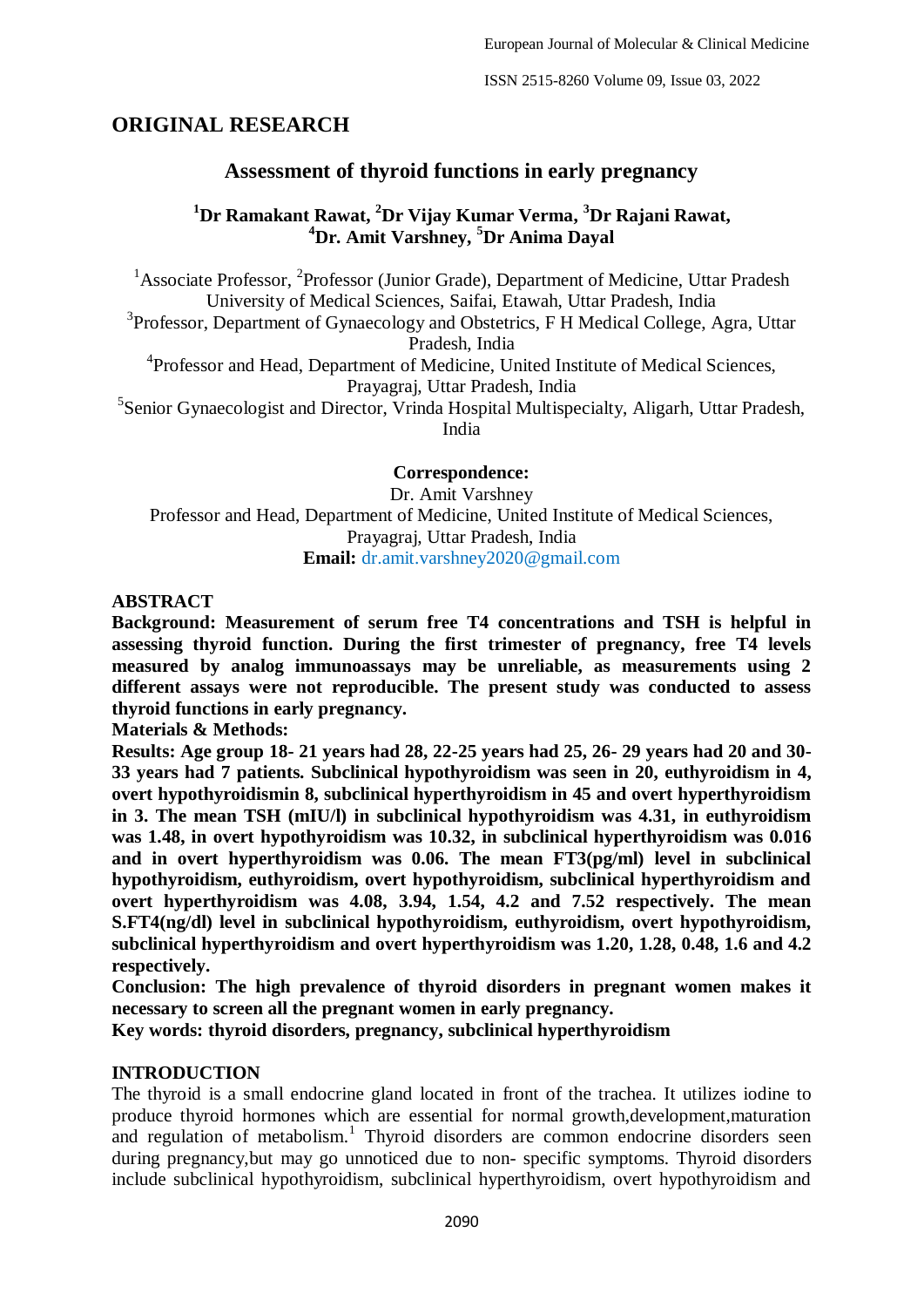overt hyperthyroidism. The most prevalent thyroid disorder in pregnancy is subclinical hypothyroidism.<sup>2</sup>

Measurement of serum free T4 concentrations and TSH is helpful in assessing thyroid function. During the first trimester of pregnancy, free T4 levels measured by analog immunoassays may be unreliable, as measurements using 2 different assays were not reproducible.<sup>3</sup> Similarly, there are no trimester-specific pregnancy reference ranges for free T4 assays, and available commercial assays may underestimate or overestimate free T4 concentrations in pregnant women.<sup>4</sup> Free T4 measurements obtained indirectly by the free T4 index and directly by equilibrium dialysis and ultrafiltration, and if available, by solid phase extraction-liquid chromatography/tandem mass spectrometry (LC/MS/MS), may provide more reliable estimates of thyroid function during pregnancy. During pregnancy, total T4 levels are appropriately elevated above the non-pregnant reference range, due to the increased serum TBG levels throughout gestation.<sup>5</sup>The present study was conducted to assess thyroid functions in early pregnancy.

# **MATERIALS & METHODS**

The present study comprised of 80 healthy I trimester pregnant women. The consent was obtained from all enrolled patients.

Data such as name, age, etc. was recorded. General examination was done and parameters such as body temperature, pulse rate, blood pressure, respiratory rate wererecorded. Assessment of CVS,CNS, respiratory system, thyroid gland and per abdomen and per vaginal examination was done. Pregnancy <12 weeks was confirmed by clinical assessment and USG.

Serum TSH, fT4 and fT3 was assessed. The following reference ranges were used- I trimester: 0.1 -2.5 mIU/L, II trimester: 0.2-3.0 mIU/L and III trimester: 0.3-3.0 mI U/L. Normal fT4 level is 0.7-1.8 ng /ml and normal fT3 level is 1.7-4.2 pg/ml. Depending on the hormone values, patients were classified into subclinical hypothyroidism: when TSH value is raised butFT3& FT4 values are normal, overt hypothyroidism when TSH value is raised , FT3 & FT4 values are lower, subclinical hyperthyroidism when TSH value is low but FT3  $\&$ FT4 values are normal and overt hyperthyroidism when TSH value is low, FT3 & FT4 values are raised. Data thus obtained were subjected to statistical analysis. P value  $< 0.05$  was considered significant.

## **RESULTS**

#### **Table I Age wise distribution**

| Age group (years) | <b>Number</b> | P value |
|-------------------|---------------|---------|
| 18-21             | 28            | 0.12    |
| $22 - 25$         |               |         |
| 26-29             |               |         |
| 30-33             |               |         |

Table I shows that age group 18- 21 years had 28, 22-25 years had 25, 26- 29 years had 20 and 30-33 years had 7 patients. The difference was significant (P< 0.05).

**Table II Thyroid disorders among subjects**

| <b>Thyroid disorders</b>    | <b>Number</b> | P value |
|-----------------------------|---------------|---------|
| subclinical hypothyroidism  | 20            | 0.01    |
| Euthyroidism                |               |         |
| Overt hypothyroidism        |               |         |
| subclinical hyperthyroidism | 45            |         |
| Overt hyperthyroidism       |               |         |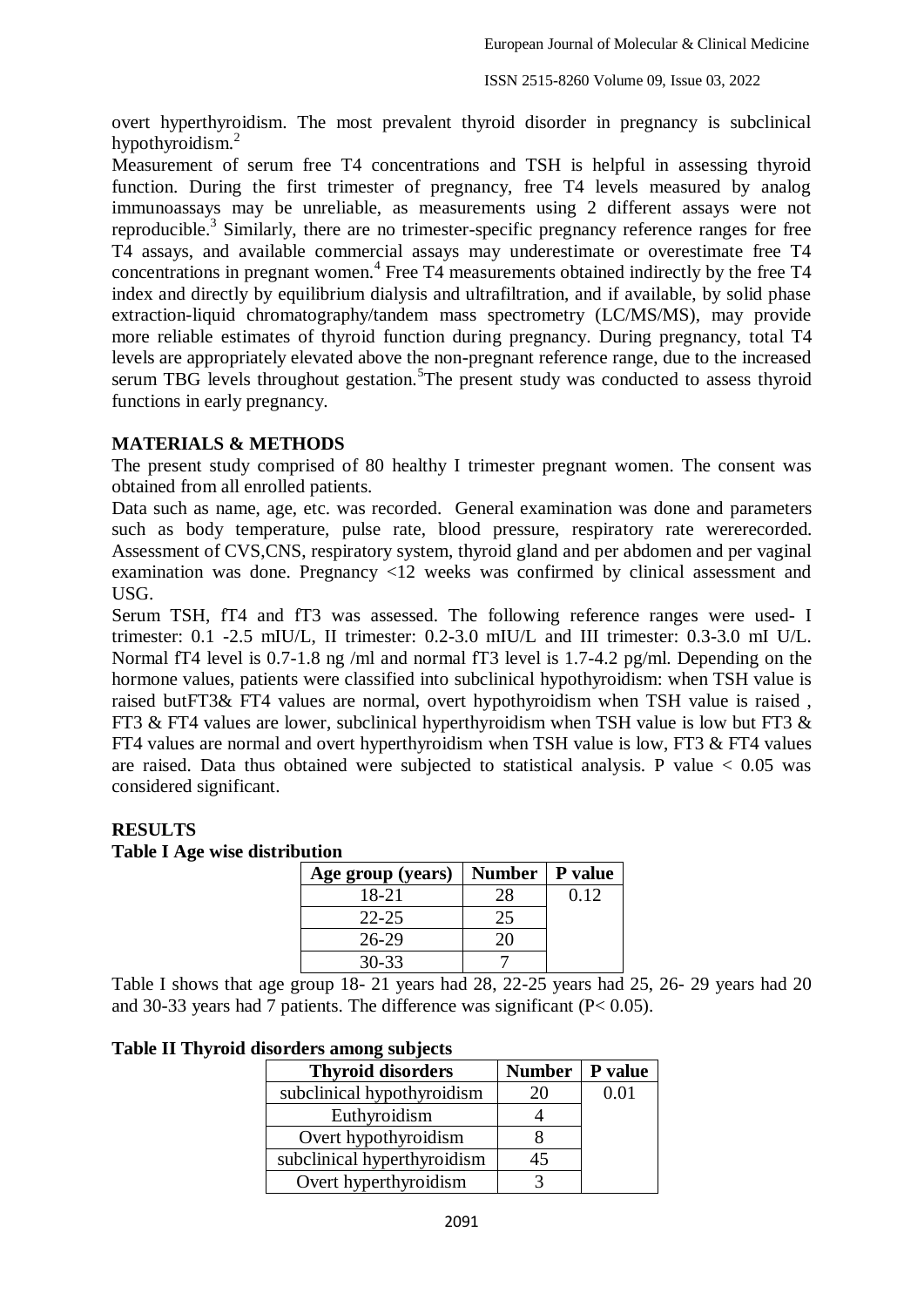ISSN 2515-8260 Volume 09, Issue 03, 2022

Table II, graph I shows that subclinical hypothyroidism was seen in 20, euthyroidism in 4, overt hypothyroidism in 8, subclinical hyperthyroidism in 45 and overt hyperthyroidism in 3. The difference was significant  $(P< 0.05)$ .



### **Graph I Thyroid disorders among subjects**

| Table III TSH, T3 and T4 value distribution in thyroid dysfunctions |
|---------------------------------------------------------------------|
|---------------------------------------------------------------------|

| <b>Thyroid disorders</b>    | TSH(mIU/l) | FT3(pg/ml) | S.FT4(ng/dl) |
|-----------------------------|------------|------------|--------------|
| subclinical hypothyroidism  | 4.31       | 4.08       | 1.20         |
| Euthyroidism                | 1.48       | 3.94       | 1.28         |
| Overt hypothyroidism        | 10.32      | 1.54       | 0.48         |
| subclinical hyperthyroidism | 0.016      | 4.2        | 1.6          |
| Overt hyperthyroidism       | 0.06       | 7.52       | 4.2          |
| P value                     | 0.01       | 1.02       | 104          |

Table III, graph II shows that mean TSH (mIU/l) in subclinical hypothyroidism was 4.31, in euthyroidism was 1.48, in overt hypothyroidism was 10.32, in subclinical hyperthyroidism was 0.016 and in overt hyperthyroidism was 0.06. The mean FT3(pg/ml) level in subclinical hypothyroidism, euthyroidism, overt hypothyroidism, subclinical hyperthyroidism and overt hyperthyroidism was 4.08, 3.94, 1.54, 4.2 and 7.52 respectively. The mean S.FT4(ng/dl)level in subclinical hypothyroidism, euthyroidism, overt hypothyroidism, subclinical hyperthyroidism and overt hyperthyroidism was1.20, 1.28, 0.48, 1.6 and 4.2respectively. The difference was significant  $(P< 0.05)$ .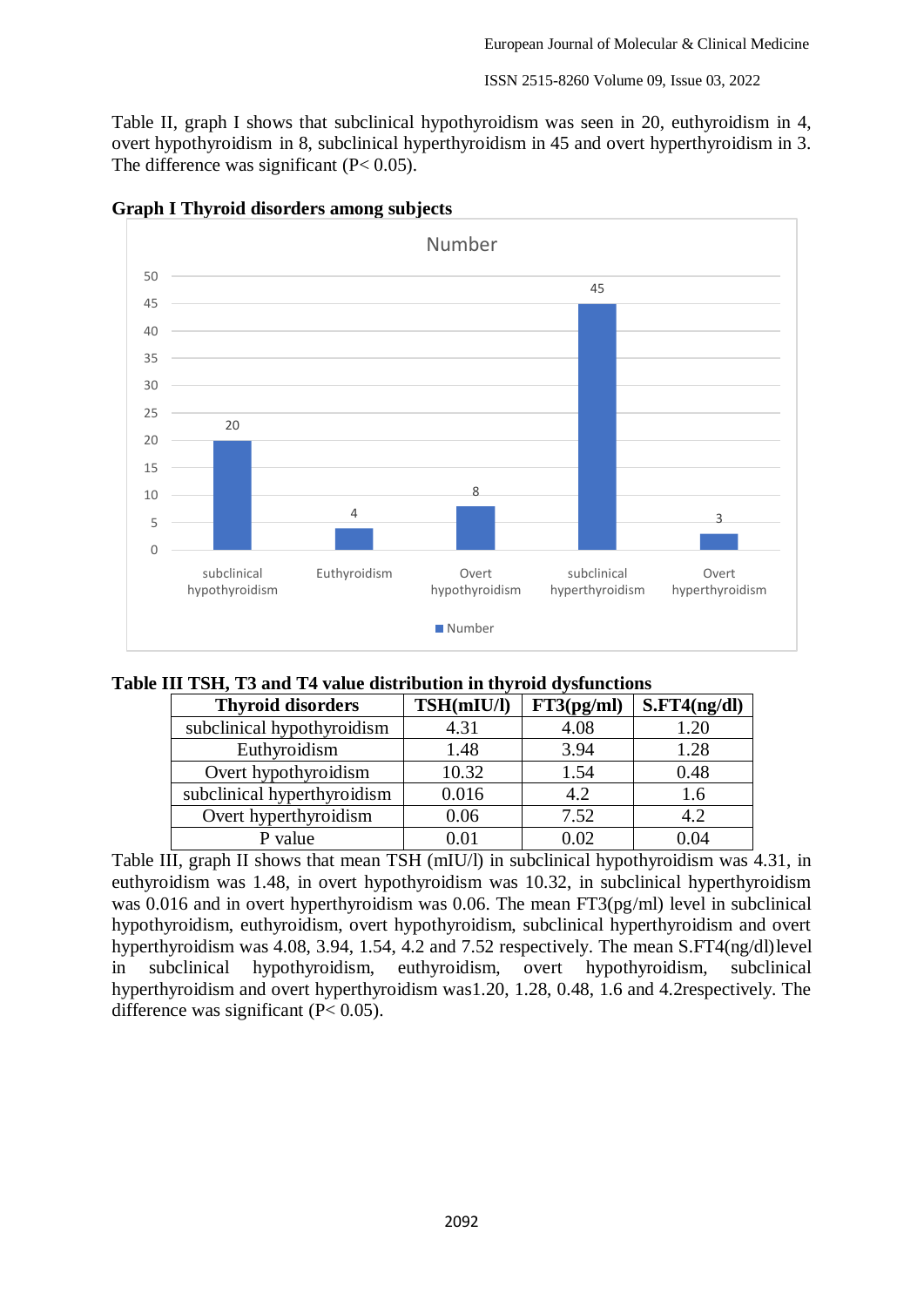ISSN 2515-8260 Volume 09, Issue 03, 2022



**Graph II TSH, T3 and T4 value distribution in thyroid dysfunctions**

### **DISCUSSION**

Serum thyroid antibody positivity is common among women of childbearing age and may be associated with abnormal thyroid function.<sup>6</sup> Serum anti-thyroglobulin antibodies and antithyroid peroxidase (TPO) antibodies, found in 10–11% of the general U.S. population, are more prevalent in women and in older age. The reasons for the associations between antithyroid antibodies and obstetric complications remain unclear.<sup>7</sup> They may be related to a direct effect of the anti-thyroid antibodies, or the anti-thyroid antibodies may serve as a marker for other causative autoimmune syndromes.<sup>8</sup> Alternatively, anti-thyroid antibodies may simply indicate limited thyroid functional reserve suggesting that the association between TPO antibody positivity and obstetric complications may be confounded by even mild hypothyroidism obtained during pregnancy. The present study was conducted to assess thyroid functions in early pregnancy.

We found that age group 18- 21 years had 28, 22-25 years had 25, 26- 29 years had 20 and 30-33 years had  $\frac{7}{3}$  patients. Jakhar et al<sup>10</sup> in their study 71 (35.5%%) cases found to have subclinical hypothyroidism, 1(0.5%) case was found to have subclinical hyperthyroidism, 7 (3.5%) cases found to have overt hypothyroidism and 1 (0.5%) case was found to have overt hyperthyroidism. 96 cases out of 200 belong to primipara group (48%) and this group had the highest rate of history of spontaneous abortion 7.5%. There was statistically significant association between parity and thyroid disorders.

We found that subclinical hypothyroidism was seen in 20, euthyroidism in 4, overt hypothyroidismin 8, subclinical hyperthyroidism in 45 and overt hyperthyroidism in 3. Vimal Nambiar et al<sup>11</sup>carried a study to establish the prevalence and the effect of thyroid dysfunction on pregnancy outcomes in Asian-Indian population. The study cohort comprised of 483 consecutive pregnant women in the first trimester. Thyroid hormone levels and thyroid peroxidase antibody were estimated. Patients with thyroid dysfunction were assessed periodically or treated depending on the severity. Subjects were followed until delivery.The prevalence of hypothyroidism, Graves' disease,gestational transient thyrotoxicosis,and thyroid autoimmunity (TAI) was 4.8%, 0.6%, 6.4 % and 12.4%, respectively. Forty percent of the hypothyroid patients did not have any high-risk characteristics.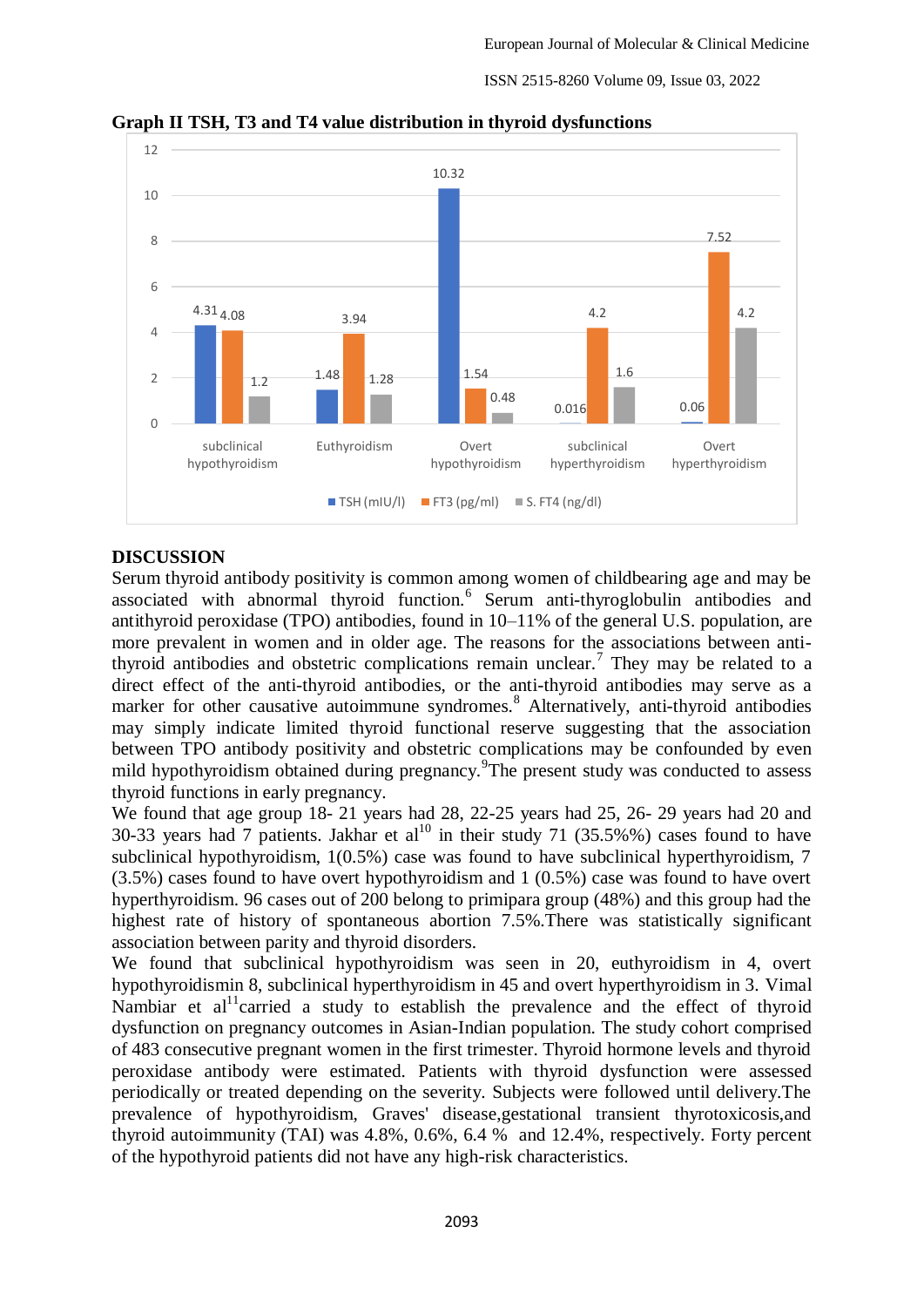We found that mean TSH (mIU/l) in subclinical hypothyroidism was 4.31, in euthyroidism was 1.48, in overt hypothyroidism was 10.32, in subclinical hyperthyroidism was 0.016 and in overt hyperthyroidism was 0.06. The mean FT3(pg/ml) level in subclinical hypothyroidism, euthyroidism, overt hypothyroidism, subclinical hyperthyroidism and overt hyperthyroidism was 4.08, 3.94, 1.54, 4.2 and 7.52 respectively. The mean S.FT4(ng/dl) level in subclinical hypothyroidism, euthyroidism, overt hypothyroidism, subclinical hyperthyroidism and overt hyperthyroidism was 1.20, 1.28, 0.48, 1.6 and 4.2 respectively. Sahuet  $al<sup>12</sup>$  screened 633 pregnant women in second trimester. TSH level estimated. If TSH level was deranged, then free T4 and thyroperoxidase antibody level were done. Patients were managed accordingly and followed till delivery. Their obstetrical and perinatal outcomes were noted. Their results showed that prevalence of thyroid dysfunction was high, with subclinical hypothyroidism in 6.47% and overt hypothyroidism in 4.58% women. Overt hypothyroids were prone to have pregnancy induced hypertension  $(P=0.04)$ . IUGR  $(P=0.01)$ and intrauterine demise  $(P=0.0004)$  as compared to control. CS rate for fetal distress was significantly higher among pregnant subclinical hypothyroid women. (P=0.04). Neonatal complications and gestational diabetes were significantly more in overt hyperthyroidism group  $(P=0.03$  and  $P= 0.04$ ) respectively. They concluded that prevalence of thyroid disorders, especially overt and subclinical hypothyroidism (6.47%) was high. Significant adverse effect on maternal and fetal outcome were seen emphasizing the importance of routine antenatal thyroid screening.

# **CONCLUSION**

Authors found that the high prevalence of thyroid disorders in pregnant women makes it necessary to screen all the pregnant women in early pregnancy.

## **REFERENCES**

- 1. LE Davis, MJ Lucas, GDV Hankins, ML Roark, FG Cunningham.Thyrotoxicosis complicating pregnancy. American Journal of Obstetrics and Gynecology. 1989; 160(1): 63-70.
- 2. JE Haddow, GE Palomaki, WC Allan et al. Maternal thyroid deficiency during pregnancy and subsequent neuro psychological development of the child. The New England Journal of Medicine. 1999;341(8):549-555.
- 3. Obregon MJ, Calvo RM, D0-el Rey FE, de Escobar GM. Ontogenesis of thyroid function and interactions with maternal function. Endocr Rev. 2007;10:86-98.
- 4. L DeGroot, M Abalovich, EK Alexander et al. Management of thyroid dysfunction during pregnancy and postpartum: an Endocrine Society clinical practice guideline. Journal of Clinical Endocrinology and Metabolism. 2012; 97(8):2543- 2565.
- 5. Singh A, Dantas ZN, Stone SC, Asch RH. Presence of thyroid antibodies in early reproductive failure: biochemical versus clinical pregnancies. Fertil Steril. 1995; 63(2):277–81.
- 6. Kutteh WH, Schoolcraft WB, Scott RT Jr. Antithyroid antibodies do not affect pregnancy outcome in women undergoing assisted reproduction. Hum Reprod. 1999; 14(11):2886– 90.
- 7. Negro R, Formoso G, Mangieri T, Pezzarossa A, Dazzi D, Hassan H. Levothyroxine treatment in euthyroid pregnant women with autoimmune thyroid disease: effects on obstetrical complications. J Clin Endocrinol Metab. 2006; 91(7):2587–91.
- 8. Pearce EN, Farwell AP, Braverman LE. Thyroiditis. N Engl J Med. 2003; 348(26):2646– 55.
- 9. Marqusee E, Hill JA, Mandel SJ. Thyroiditis after pregnancy loss. J Clin Endocrinol Metab. 1997; 82(8):2455–7.